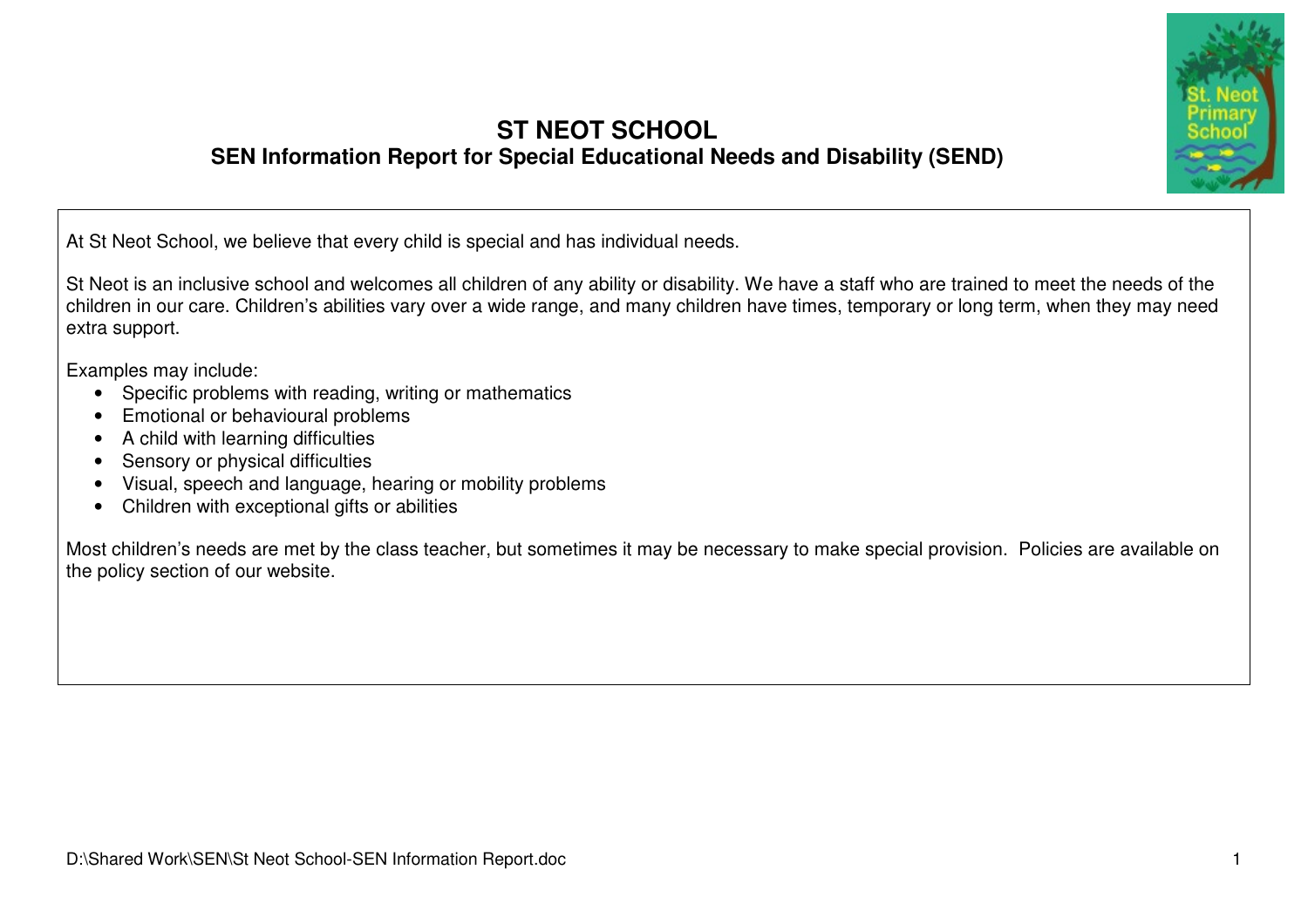### **Name and contact details of the Special Educational Needs and Disabilities Coordinator: Sam BowdenThe levels of support and provision offered by our school**

1. Listening to and responding to children and young people

| Whole school approaches<br>The universal offer to all children and YP.                                                           | Additional, targeted support and provision                                                       | Specialist, individualised support and<br>provision                                                                                                                           |
|----------------------------------------------------------------------------------------------------------------------------------|--------------------------------------------------------------------------------------------------|-------------------------------------------------------------------------------------------------------------------------------------------------------------------------------|
|                                                                                                                                  | <b>A I A I A I A</b> I                                                                           |                                                                                                                                                                               |
| The views and opinions of all children<br>are valued<br>Student voice is heard through class<br>lessons, School Council and PSHE | Children with SEND are included in all<br>student voice<br>Children's views are included on IEPs | • We respond to children's views in the<br>individual support we provide, and<br>these views are an integral part of<br>TAC meetings, parent consultations<br>and SEN reviews |

#### 2. Partnership with parents and carers

| Whole school approaches<br>The universal offer to all children and YP                                                                         | Additional, targeted support and provision                                                                                                                    | Specialist, individualised support and<br>provision                                                                                                                                   |
|-----------------------------------------------------------------------------------------------------------------------------------------------|---------------------------------------------------------------------------------------------------------------------------------------------------------------|---------------------------------------------------------------------------------------------------------------------------------------------------------------------------------------|
|                                                                                                                                               |                                                                                                                                                               |                                                                                                                                                                                       |
| • St Neot School works in partnership<br>with all parents and carers<br>• Parents/carers know exactly who to<br>contact if they have concerns | • Families are always invited to all<br>school activities and extra-curricular<br>clubs<br>• Parents are able to contact school<br>about concerns at any time | Parents and carers are supported in<br>attending, and are actively involved in,<br>all TAC meetings and reviews<br>Parents' views are an integral part of<br>all meetings and reviews |

D:\Shared Work\SEN\St Neot School-SEN Information Report.doc 2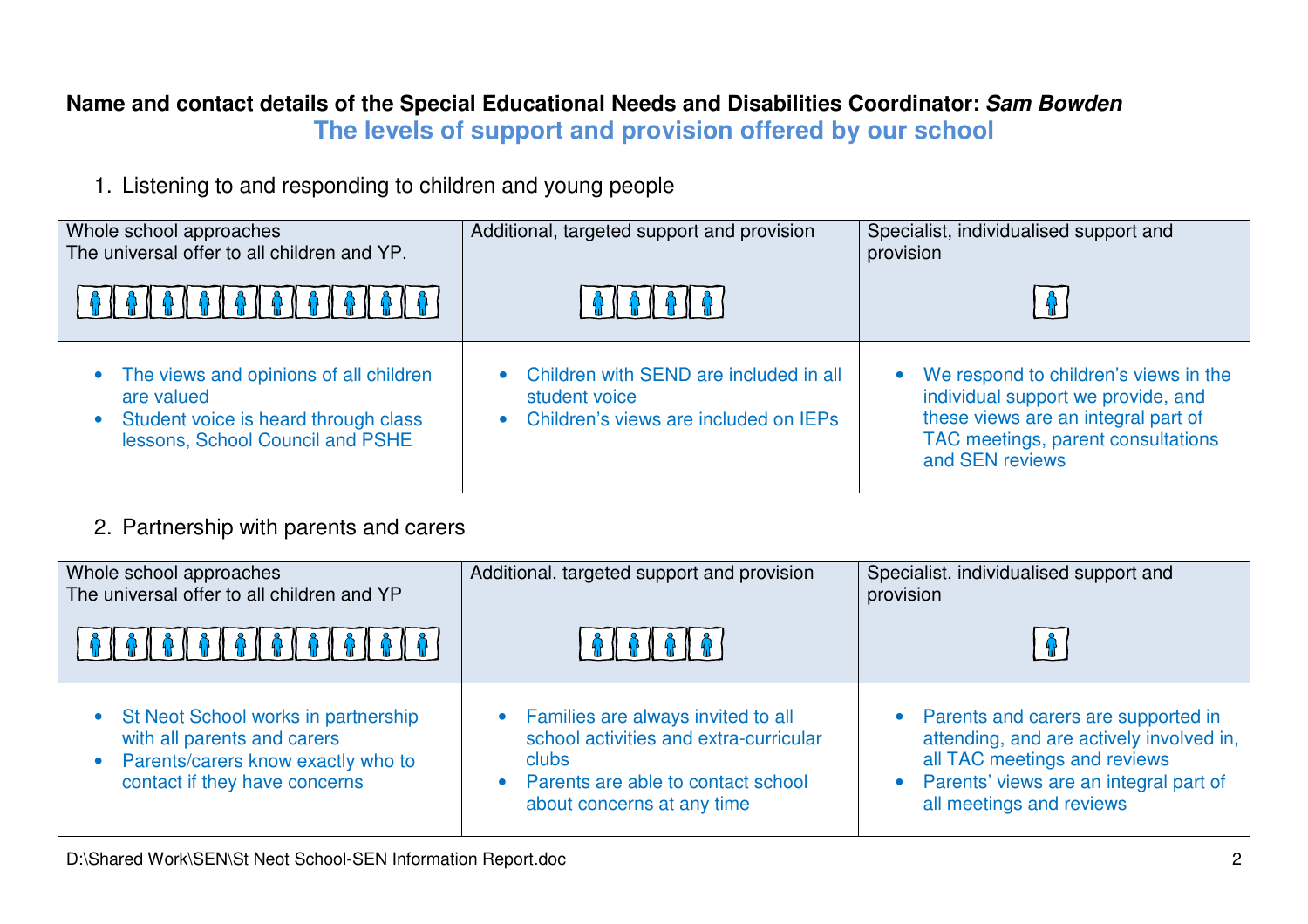# 3. The curriculum

| Whole school approaches.<br>The universal offer to all children and YP                                                                                                                                              | Additional, targeted support and provision<br>' ନା በ ନା ନା ନା ነ                                                                                                                                                                              | Specialist, individualised support and<br>provision                                                                                   |
|---------------------------------------------------------------------------------------------------------------------------------------------------------------------------------------------------------------------|----------------------------------------------------------------------------------------------------------------------------------------------------------------------------------------------------------------------------------------------|---------------------------------------------------------------------------------------------------------------------------------------|
| The curriculum is fully inclusive and all<br>children have full access to every<br>aspect of the curriculum<br>We have a creative curriculum that<br>includes topic work to appeal to the<br>interests of the child | Intervention is carefully planned to<br>meet individual needs<br>The progress of children receiving<br>intervention is carefully tracked and<br>impact measured<br>Small group intervention includes:<br><b>Social Skills</b><br>Self-esteem | Children are supported in following<br>$\bullet$<br>their interests and abilities which might<br>include an individualised curriculum |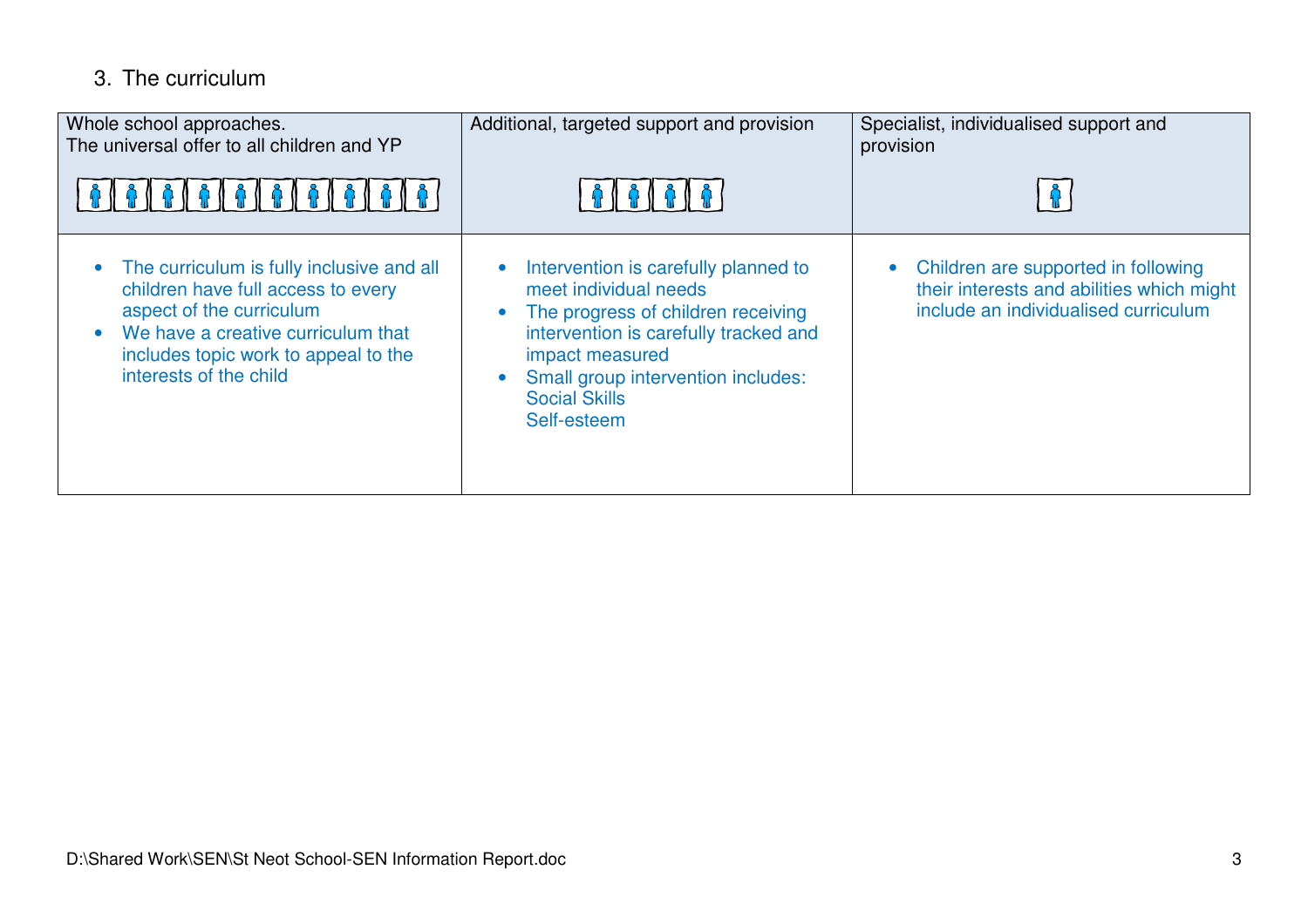# 4. Teaching and learning

| Whole school approaches<br>The universal offer to all children and YP                                                                                                                                                                                                                                                                                                                                                                                                                                                                                                                                                       | Additional, targeted support and provision                                                                                                                                                                                                                                                                                                                                                                                                                                                                                                          | Specialist, individualised support and<br>provision                                                                                                                                                                                                                                                                                                                                                                                                                                                                                                                             |
|-----------------------------------------------------------------------------------------------------------------------------------------------------------------------------------------------------------------------------------------------------------------------------------------------------------------------------------------------------------------------------------------------------------------------------------------------------------------------------------------------------------------------------------------------------------------------------------------------------------------------------|-----------------------------------------------------------------------------------------------------------------------------------------------------------------------------------------------------------------------------------------------------------------------------------------------------------------------------------------------------------------------------------------------------------------------------------------------------------------------------------------------------------------------------------------------------|---------------------------------------------------------------------------------------------------------------------------------------------------------------------------------------------------------------------------------------------------------------------------------------------------------------------------------------------------------------------------------------------------------------------------------------------------------------------------------------------------------------------------------------------------------------------------------|
|                                                                                                                                                                                                                                                                                                                                                                                                                                                                                                                                                                                                                             |                                                                                                                                                                                                                                                                                                                                                                                                                                                                                                                                                     |                                                                                                                                                                                                                                                                                                                                                                                                                                                                                                                                                                                 |
| Kinaesthetic multisensory teaching<br>approach<br>Learning to learn strategies (meta-<br>cognition) teaching approach<br>St Neot School is a "Dyslexia Friendly"<br>$\bullet$<br>school, where differentiated activities<br>are used to meet the needs of all<br>children<br>Timelines in each classroom display the<br>$\bullet$<br>timetable for that day<br>Learning Objectives are displayed and<br>$\bullet$<br>discussed in every lesson<br><b>Effective Questioning is used</b><br>$\bullet$<br>Peer feedback encourages learning<br>$\bullet$<br>motivation<br><b>Effective Feedback and Marking is in</b><br>place | <b>Class teachers and Teaching</b><br>Assistants share lesson plans to<br>ensure children with SEND have<br>targeted support and provision<br>Teaching assistants and class<br>teachers work in small groups to<br>ensure understanding, to foster<br>independence and to keep children on<br>task<br>Independent student learning is<br>supported by the use of technology.<br>For example:<br>- Laptops<br>- Netbooks<br>- iPadS<br>Special examination arrangements<br>are put in place for exams and tests<br>(extra time, readers scribes etc) | Differentiated work and activities are<br>provided to enable independent<br>learning<br><b>Individualised Precision Teaching</b><br>$\bullet$<br>focuses on developing targeted skills<br>One-to-one support is in place for<br>children who require more intensive<br>support, e.g. for those with speech and<br>language difficulties, sensory needs,<br>learning delay, hearing and visual<br>needs, autism, dyslexia, social and<br>emotional difficulties etc.<br><b>Outreach from Specialist Schools to</b><br>improve outcomes for pupils with<br>complex learning needs |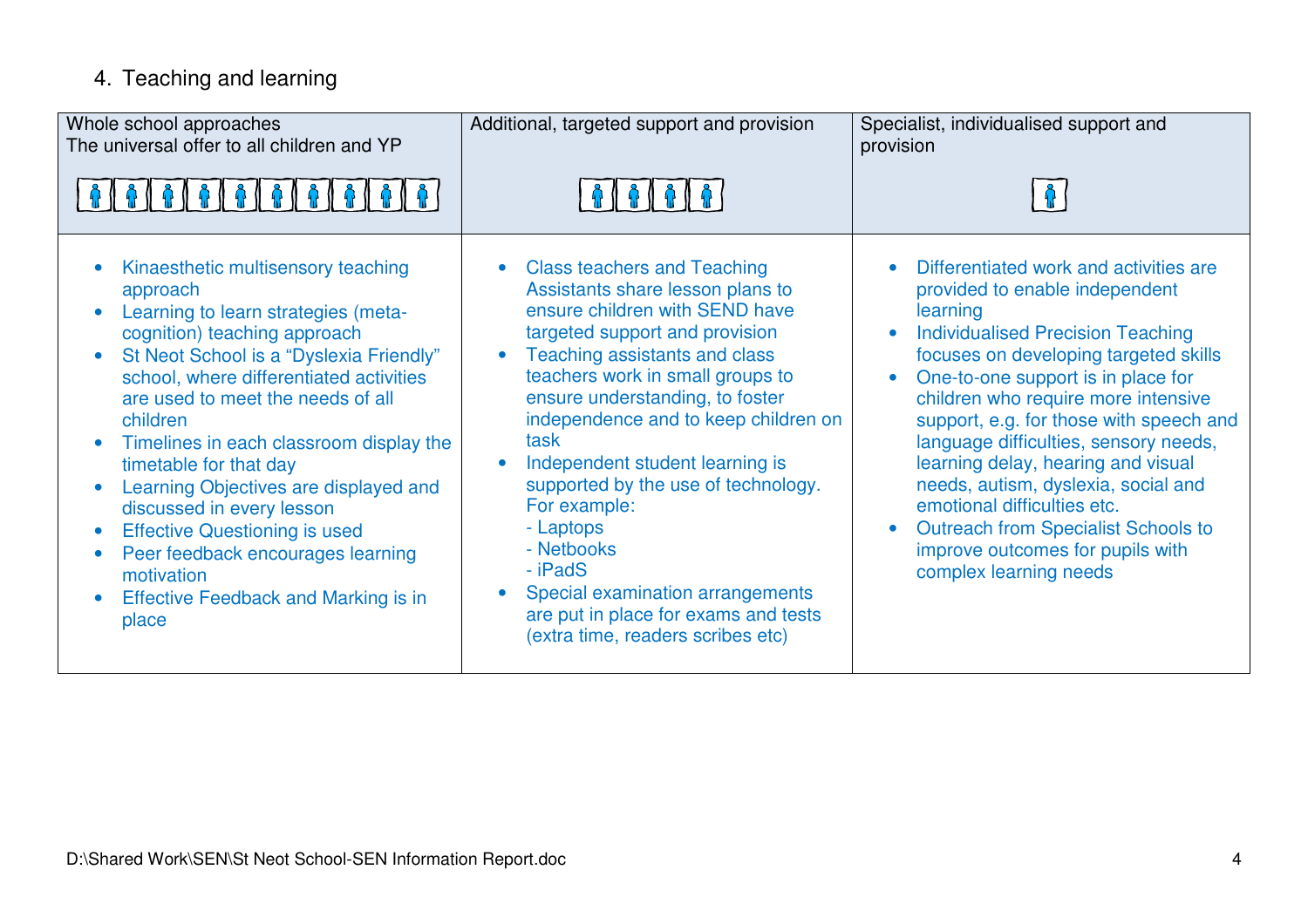## 5. Self-help skills and independence

| Whole school approaches<br>The universal offer to all children and YP                                                                                                                                                                                                                                                                                                                                                                                                            | Additional, targeted support and provision<br><b>8161616</b>                                                                                                                                                                                                                                                    | Specialist, individualised support and<br>provision                                                                                                                                                                                                                                                                     |
|----------------------------------------------------------------------------------------------------------------------------------------------------------------------------------------------------------------------------------------------------------------------------------------------------------------------------------------------------------------------------------------------------------------------------------------------------------------------------------|-----------------------------------------------------------------------------------------------------------------------------------------------------------------------------------------------------------------------------------------------------------------------------------------------------------------|-------------------------------------------------------------------------------------------------------------------------------------------------------------------------------------------------------------------------------------------------------------------------------------------------------------------------|
| All children are taught skills of resilience<br>and given strategies to enable them to<br>work independently when appropriate<br>Show me what you know - alternative<br>ways of recording are used<br><b>Interactive Working Wall displays</b><br>support teaching and learning<br><b>Effective Questioning</b><br>$\bullet$<br>Supporting resources, such as<br>dictionaries, number lines, have-a-go<br>wipe boards, highlighters etc, are<br>readily available in all classes | Teaching assistants are trained to<br>facilitate independence<br>Children have access to visual<br>timetables and are helped with self-<br>assessment<br>Homework club<br>Children have personalised equipment<br>such as coloured overlays, timers/spot<br>timers, specialist pens and pencils and<br>scissors | Adults working one-to-one with<br>children encourage them to be<br>specific about what they need help<br>with and what they can do on their<br>own and<br>Adults may support them with<br>specialist programmes of work. For<br>example: Toileting, eating, danger<br>awareness, sex education and other<br>life-skills |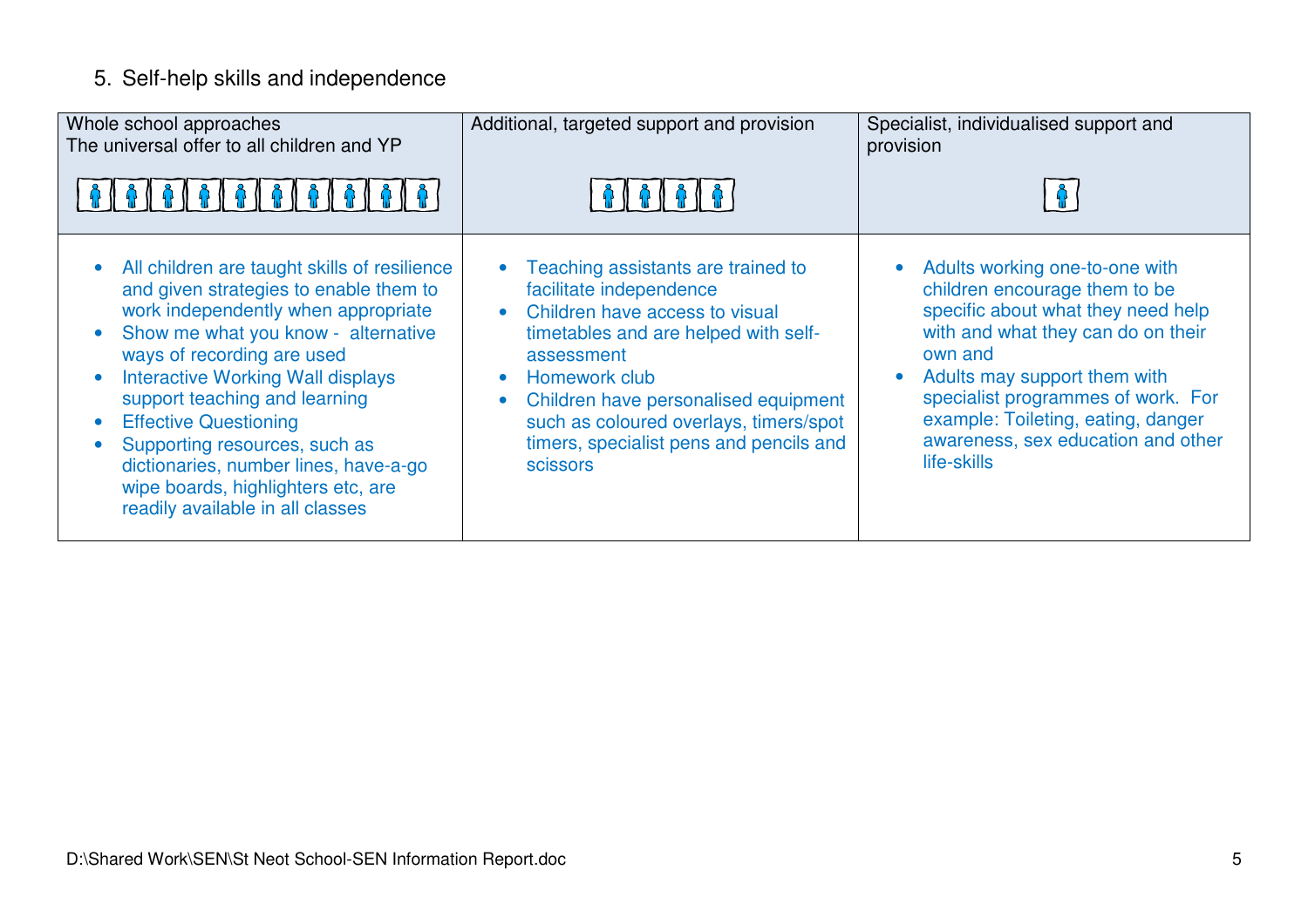## 6. Health, wellbeing and emotional support

| Whole school approaches<br>The universal offer to all children and YP | Additional, targeted support and provision                                                                                                              | Specialist, individualised support and<br>provision                                                                                                                                                                                                                                                                                                                                                                 |
|-----------------------------------------------------------------------|---------------------------------------------------------------------------------------------------------------------------------------------------------|---------------------------------------------------------------------------------------------------------------------------------------------------------------------------------------------------------------------------------------------------------------------------------------------------------------------------------------------------------------------------------------------------------------------|
|                                                                       |                                                                                                                                                         |                                                                                                                                                                                                                                                                                                                                                                                                                     |
| PSHE lessons and assemblies include<br>all children                   | Pupil Premium is used to support<br>vulnerable children and groups are<br>held to address self-esteem and social<br>skills, as well as anger management | TACs and reviews are attended by a<br>range of outside agencies<br>Additional support can be requested<br>from a range of agencies such as:<br><b>CAMHS</b><br>$\bullet$<br><b>Dreadnoughts</b><br>Jigsaw<br><b>Social Care</b><br><b>Young Carers</b><br><b>Penhaligon's Friends</b><br>Jeremiah's Journey<br><b>Aspires</b><br>Students with specific medical<br>conditions have individual health care<br>plans. |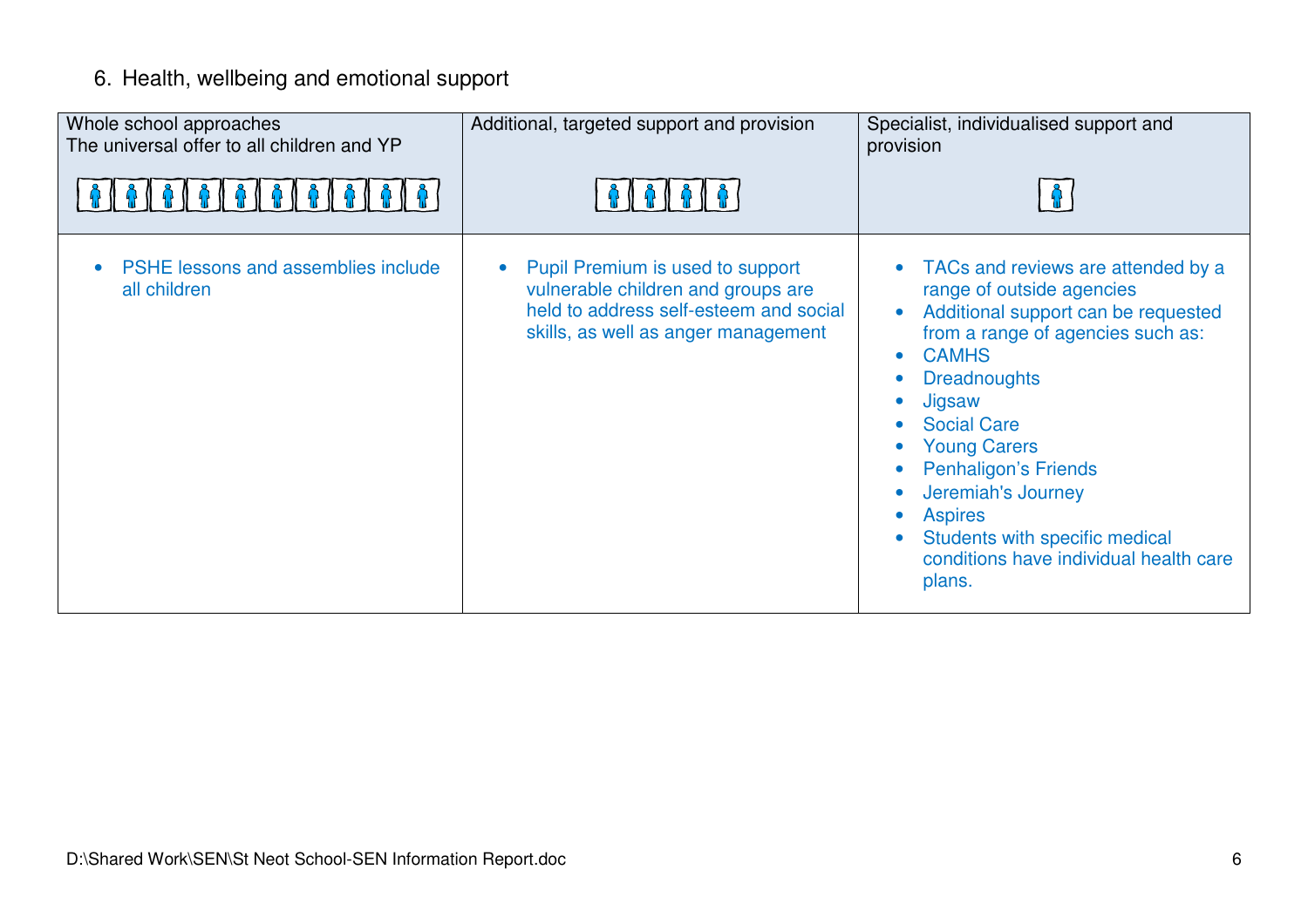# 7. Social Interaction opportunities

| Whole school approaches                                                                                                                      | Additional, targeted support and provision                                                                                                                                                             | Specialist, individualised support and                                                                                                                           |
|----------------------------------------------------------------------------------------------------------------------------------------------|--------------------------------------------------------------------------------------------------------------------------------------------------------------------------------------------------------|------------------------------------------------------------------------------------------------------------------------------------------------------------------|
| The universal offer to all children                                                                                                          | <b>A   A   A   A</b>                                                                                                                                                                                   | provision                                                                                                                                                        |
| All children have equal opportunities for<br>social interaction, regardless of need<br>All children have equal access to trips<br>and visits | Social skills groups enable targeted<br>children to receive support<br>Clubs give specific children a chance<br>to connect, promotes appropriate<br>relationships and models play and co-<br>operation | • One-to-one support by TAs to enable<br>attendance at after school clubs<br>Adult one-to-one to support successful<br>$\bullet$<br>interactions and friendships |

8. The physical environment (accessibility, safety and positive learning environment).

| Whole school approaches<br>The universal offer to all children                                                                                                                                                                                                                                                                                                                      | Additional, targeted support and provision                                                                                                                | Specialist, individualised support and<br>provision                                                                                                                                                                                                                                                                                                         |
|-------------------------------------------------------------------------------------------------------------------------------------------------------------------------------------------------------------------------------------------------------------------------------------------------------------------------------------------------------------------------------------|-----------------------------------------------------------------------------------------------------------------------------------------------------------|-------------------------------------------------------------------------------------------------------------------------------------------------------------------------------------------------------------------------------------------------------------------------------------------------------------------------------------------------------------|
|                                                                                                                                                                                                                                                                                                                                                                                     | <b>የ∥ Ω ∥ Ω ∟</b>                                                                                                                                         |                                                                                                                                                                                                                                                                                                                                                             |
| • All areas of the school are accessible to<br>everyone, including those children with<br><b>SEND</b><br>• Children feel safe in an environment where<br>bullying is dealt with immediately and<br>effectively<br>• There is a Dedicated Child Protection<br>Office (DCPO) and a Deputy Dedicated<br>Child Protection officer as well as a trained<br><b>Safeguarding Governor.</b> | • There are named adults who are<br><b>Team Teach trained</b><br>Disabled toilet available for children<br>$\bullet$<br>with physical and emotional needs | Some specialised equipment enables<br>$\bullet$<br>disabled children to be independent<br>and safe<br>Individualised support to enable<br>$\bullet$<br>children to take part in activities that<br>otherwise might be deemed unsafe<br>Specialist equipment in lessons<br>enable disabled children to be<br>independent<br>Disabled changing room available |

D:\Shared Work\SEN\St Neot School-SEN Information Report.doc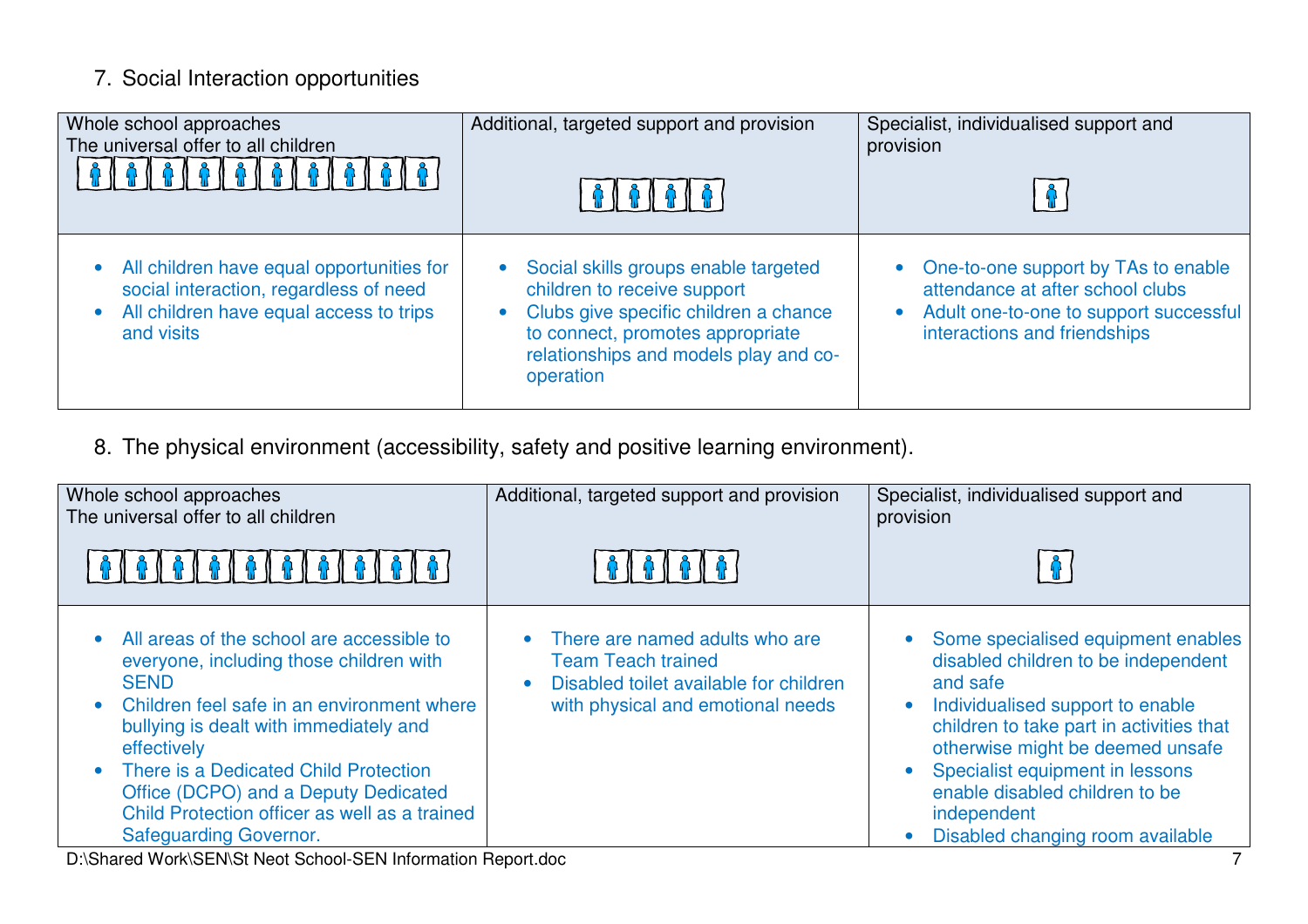| All staff reward good behaviour and a<br>positive learning environment |  |
|------------------------------------------------------------------------|--|
|                                                                        |  |

9. Transition from year to year and setting to setting

| Whole school approaches<br>The universal offer to all children                                                                          | Additional, targeted support and provision                                                                                                                                                     | Specialist, individualised support and<br>provision                                                                                                                                                                                                                                                                                                                                                                                                                                                          |
|-----------------------------------------------------------------------------------------------------------------------------------------|------------------------------------------------------------------------------------------------------------------------------------------------------------------------------------------------|--------------------------------------------------------------------------------------------------------------------------------------------------------------------------------------------------------------------------------------------------------------------------------------------------------------------------------------------------------------------------------------------------------------------------------------------------------------------------------------------------------------|
| Whole school transition days are in place<br>$\bullet$<br>There are strong links with the pre-schools<br>and with the secondary schools | <b>Transition visits are carefully</b><br>$\bullet$<br>planned, and those pupils identified<br>as possibly struggling with transition<br>are able to have additional visits in<br>small groups | Children are provided with Transition<br>$\bullet$<br>Books for home and school<br>Children visit their new classroom or<br>$\bullet$<br>secondary schools with their TA an<br>adult on an individual and flexible<br><b>basis</b><br><b>Future Teachers and TAs attend</b><br>$\bullet$<br>transition meetings<br>Children who receive Transport at<br>$\bullet$<br>Secondary Placement, will be given<br>the opportunity to experience this<br>with adult support, before their<br><b>Placement begins</b> |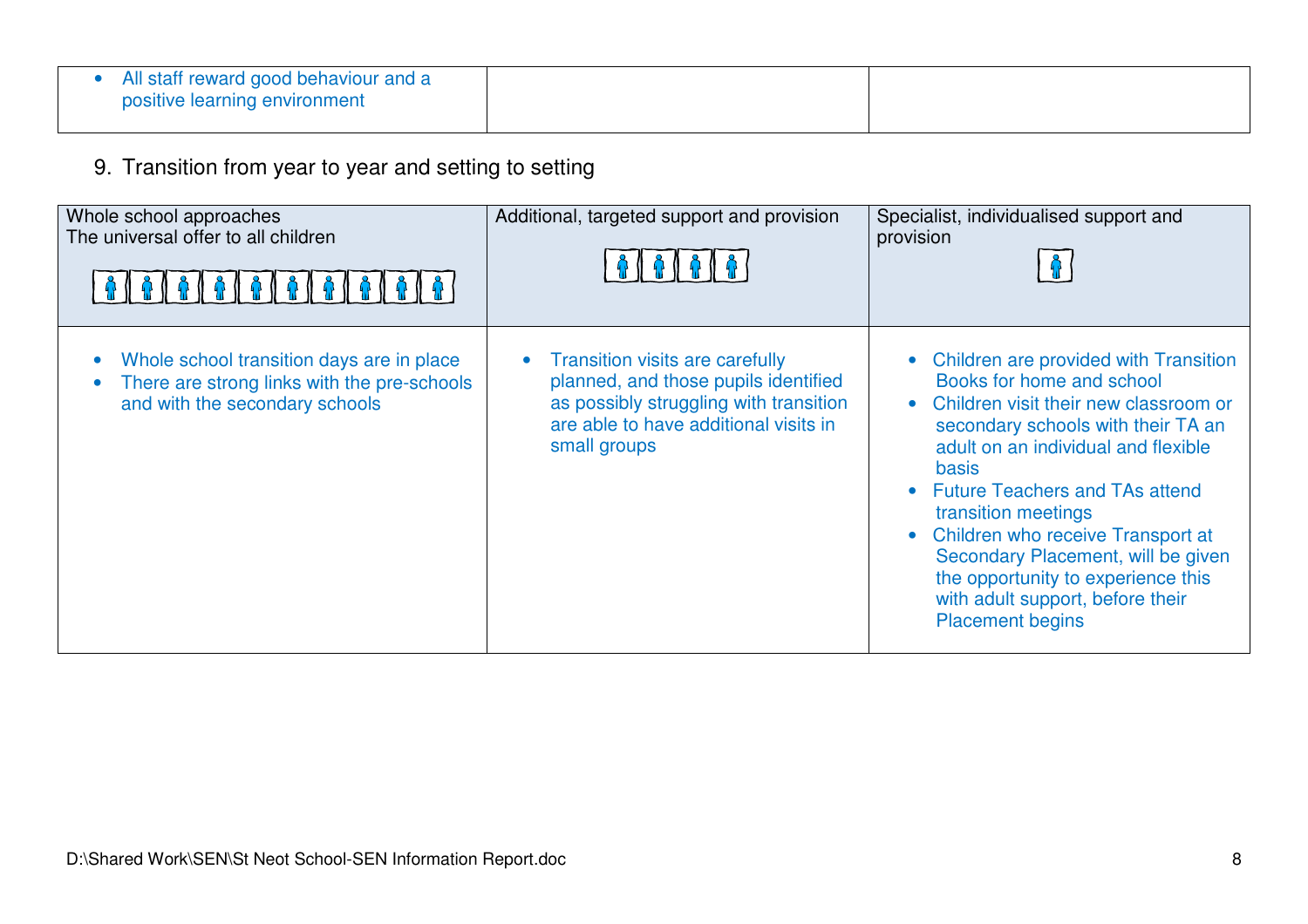### **Services and organisations that we work with:**

| Service/organisation                                         | What they do in brief                                                       |
|--------------------------------------------------------------|-----------------------------------------------------------------------------|
|                                                              | Community paediatricians work with children with individual needs           |
| <b>Child Health Department</b>                               |                                                                             |
|                                                              | Specialists in learning, behaviour and child development                    |
| <b>Educational Psychology</b>                                |                                                                             |
|                                                              | Support with all aspects of children's behaviours from the                  |
| <b>Behaviour Support</b>                                     | passive/unresponsive to the overactive                                      |
|                                                              | Advise and support for all speech and language and communication            |
| <b>Speech and Language Therapy</b>                           | needs                                                                       |
|                                                              | Support children's feeding needs                                            |
| <b>Specialist Feeding Therapy Service</b>                    |                                                                             |
|                                                              | Support children and adolescents with a wide range of emotional, mental     |
| <b>Child and Adolescent Mental Health</b>                    | health and behavioural issues                                               |
|                                                              | Support and programmes to help bereaved children and their families         |
| <b>Penhaligon's Friends</b>                                  |                                                                             |
|                                                              | Therapeutic service supporting children who have experienced or             |
| Jigsaw                                                       | witnessed physical or sexual abuse                                          |
|                                                              | Support and programmes to help children with behavioural and emotional      |
| <b>Dreadnought Charity</b>                                   | difficulties                                                                |
|                                                              | Promoting the achievement and educational attainment of all children        |
| <b>Social Services and Social Care</b>                       |                                                                             |
|                                                              | Local team delivering Cornwall's early help services for children and their |
| <b>Locality 6</b>                                            | families                                                                    |
|                                                              | Single point of contact and coordination service for disabled children      |
| <b>Early Support Service</b>                                 |                                                                             |
|                                                              | Support and programmes to help dyslexic children reach their full           |
| <b>Dyslexia Support</b>                                      | potential                                                                   |
| D:\Shared Work\SEN\St Neot School-SEN Information Report.doc |                                                                             |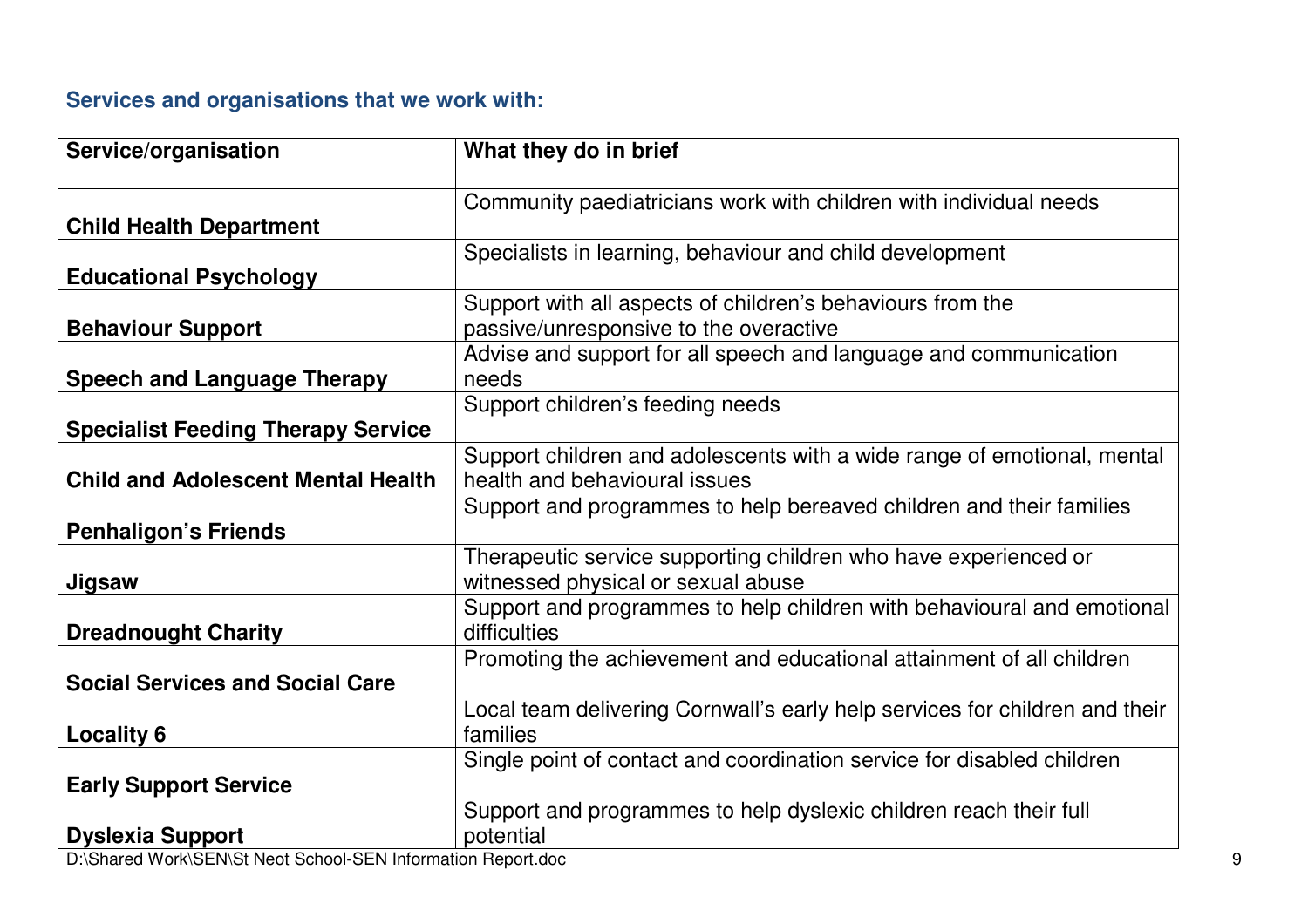|                                        | Promoting and supporting equal rights of all children                        |
|----------------------------------------|------------------------------------------------------------------------------|
| <b>Equality and Diversity Service</b>  |                                                                              |
|                                        | Promote children's regular school attendance                                 |
| <b>Education Welfare Service</b>       |                                                                              |
|                                        | Assess and support children with functional and sensory needs and            |
| <b>Occupational Therapy Service</b>    | develop confidence                                                           |
|                                        | Assess and support children with movement and develop independence           |
| <b>Physiotherapy Service</b>           |                                                                              |
|                                        | Supporting parents with learning disabilities to understand and provide      |
| <b>Special Parenting Service</b>       | for the needs of their children                                              |
|                                        | Providing community health services and support to schools, children         |
| <b>School Nurse Team</b>               | and their families                                                           |
|                                        | Providing support and advice for children with epilepsy, their families and  |
| <b>Epilepsy Service</b>                | schools                                                                      |
|                                        | Providing education for children unable to attend school for medical         |
| <b>Community Hospital Education</b>    | reasons                                                                      |
| <b>Service</b>                         |                                                                              |
|                                        | Provide advice and a multi-disciplinary response to concerns about the       |
| <b>Multi Agency Referral Unit</b>      | safety of children                                                           |
|                                        |                                                                              |
| <b>Other Mainstream and Specialist</b> |                                                                              |
| <b>Pre-Schools, Primary and</b>        |                                                                              |
| <b>Secondary Schools</b>               |                                                                              |
|                                        | Providing specialist support to children with temporary or permanent         |
| <b>Hearing Support Service</b>         | hearing loss, their families and school                                      |
|                                        | Providing specialist support to children who are blind or partially sighted, |
| <b>Vision support Service</b>          | their families and schools                                                   |
|                                        | Provide a citizen focused police service including safety and crime          |
| <b>Neighbourhood Policing</b>          | prevention                                                                   |
|                                        | Provide support for children with autism, their families and schools.        |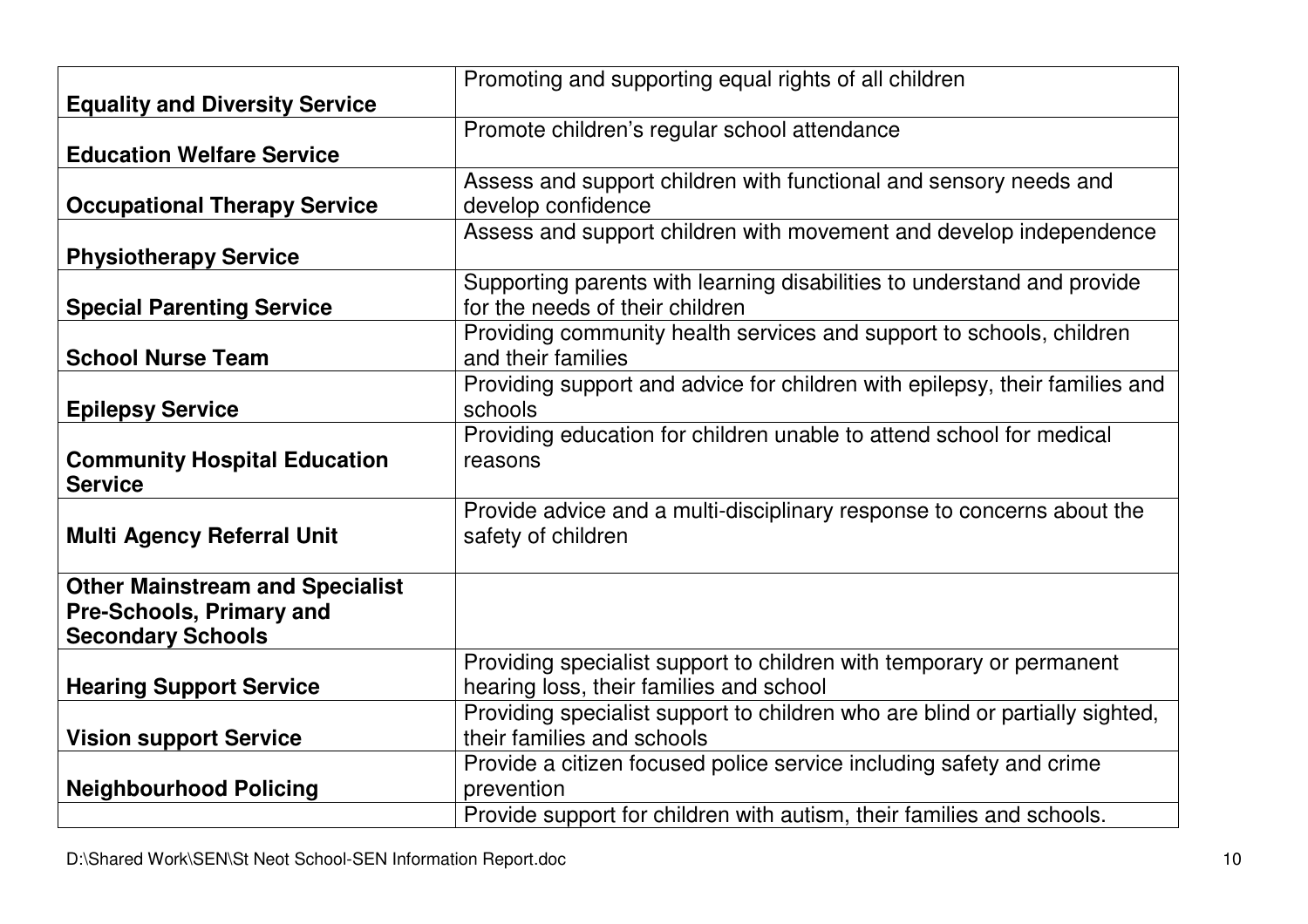| <b>Autism Support Team</b>                                             |                                                                                                                                                                                                                              |
|------------------------------------------------------------------------|------------------------------------------------------------------------------------------------------------------------------------------------------------------------------------------------------------------------------|
| <b>Special Education Needs</b><br><b>Assessment and Provision Team</b> | Provide advice and guidance to ensure a child's Special Needs are<br>appropriately identified and met.                                                                                                                       |
| <b>Early Years Inclusion Service</b>                                   | Supporting 3 and 4 year old children with individual needs.                                                                                                                                                                  |
| <b>Parent Partnership</b>                                              | Provide information and support for parents and carers of children with<br>individual needs                                                                                                                                  |
| <b>Parent Carer Council</b>                                            | Provide parents with information about services available locally,<br>including education and health                                                                                                                         |
| <b>Family Information Service</b>                                      | Provides impartial guidance on local services and support available to<br>families                                                                                                                                           |
| <b>Cornwall Down's Syndrome Support</b><br>Group                       | Provide families a chance to meet and share information, support and<br>friendships                                                                                                                                          |
| <b>Scope</b>                                                           | Supporting disabled children and their families in the home and school                                                                                                                                                       |
| <b>Makaton</b>                                                         | Charity supporting children with communication needs and their families<br>and schools to be able to communicate, through use of a language<br>programme                                                                     |
| <b>Disabled Children's Team</b>                                        | Providing support and services for children with disabilities, their families<br>and schools                                                                                                                                 |
| <b>Young Carers</b>                                                    | Working with children to make their role as carers a more positive<br>experience, offering support, information and activities                                                                                               |
| <b>Physical Disabilities Service</b>                                   | Supporting children with Physical Disabilities and their families and<br>ensuring schools provide good physical access and appropriate ICT<br>equipment to improve learning opportunities and enable independent<br>learning |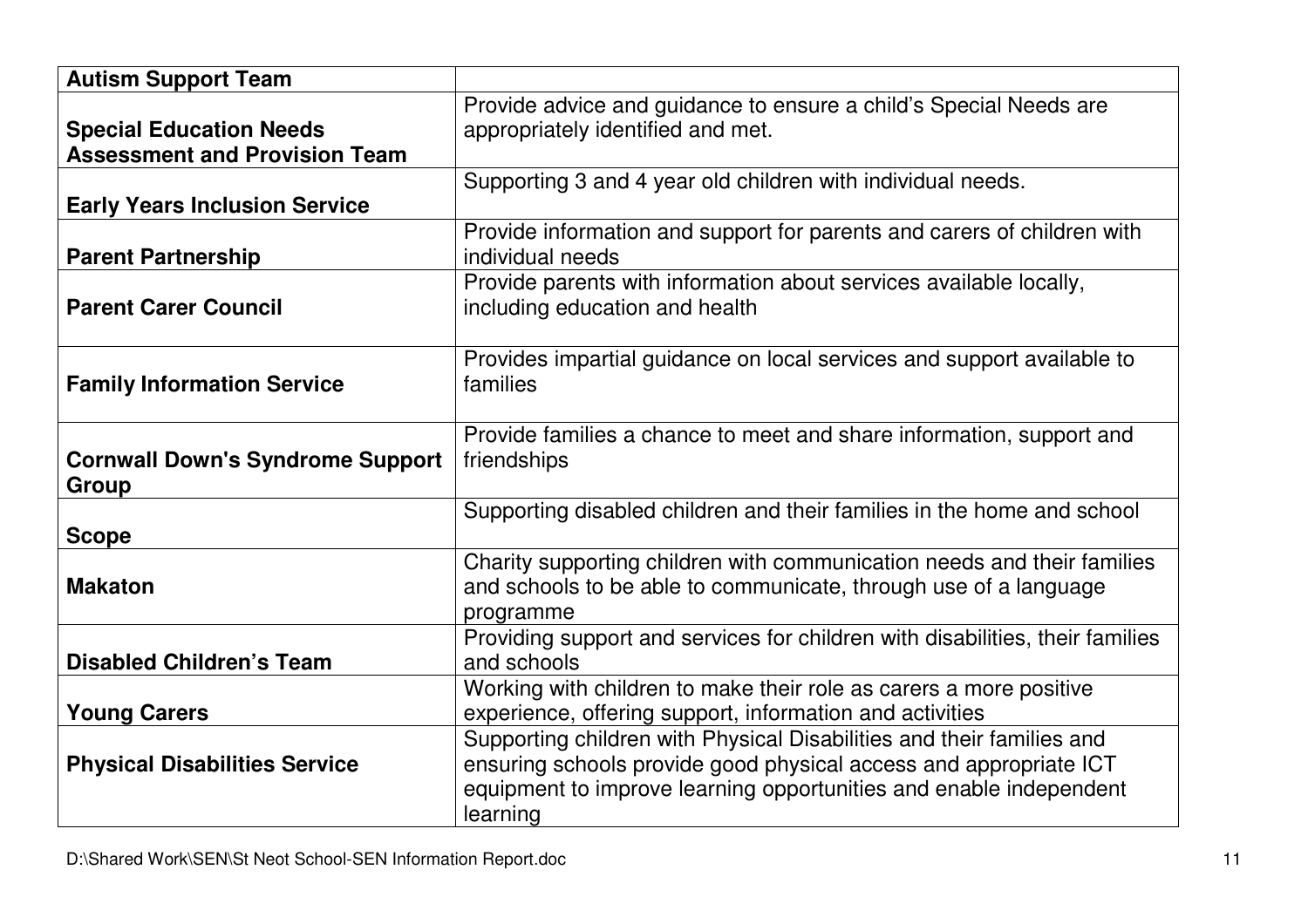#### **Answers to Frequently asked Questions**

1. How does your school know if children need extra help and what should I do if I think my child may have special educational needs?

We regularly assess the children, and discuss whether a child would benefit from extra help. We would then talk with you to discuss any intervention. If you have any concerns about the needs of your child, you are encouraged to speak with the Special Needs Coordinator/Headteacher, Mrs Bowden or the class teacher.

2. Who is responsible for the progress and success of my child in school?

The Local Authority and the School Governing Body is ultimately responsible for your child, but delegate day-to-day responsibility to the Headteacher and her staff.

3. How will school staff support my child?

The class teacher will have the highest expectations for your child and for all the pupils in their class. They will build on what your child already knows, can do and can understand. The teacher and the support staff will carefully check on your child's progress, and decide, in consultation with you, on any extra support needed to help them make the best possible progress.

4. How will I know how my child is doing and how will you help me to support my child's learning?

You will receive regular reports and face-to-face meetings. You are also welcome to make additional appointments if you have any concerns at all.

5. What specialist services and expertise are available at or accessed by your school?

There are a wide range of specialist services, including Speech and Language Therapy, Dyslexia Service, Child and Adolescent Mental Health Service, Autistic Spectrum Team and Sensory Service.

6. How will my child be included in activities outside the classroom including school trips?

All children are fully included in all activities, including school visits, and any reasonable adjustments will be made to ensure

D:\Shared Work\SEN\St Neot School-SEN Information Report.doc 12